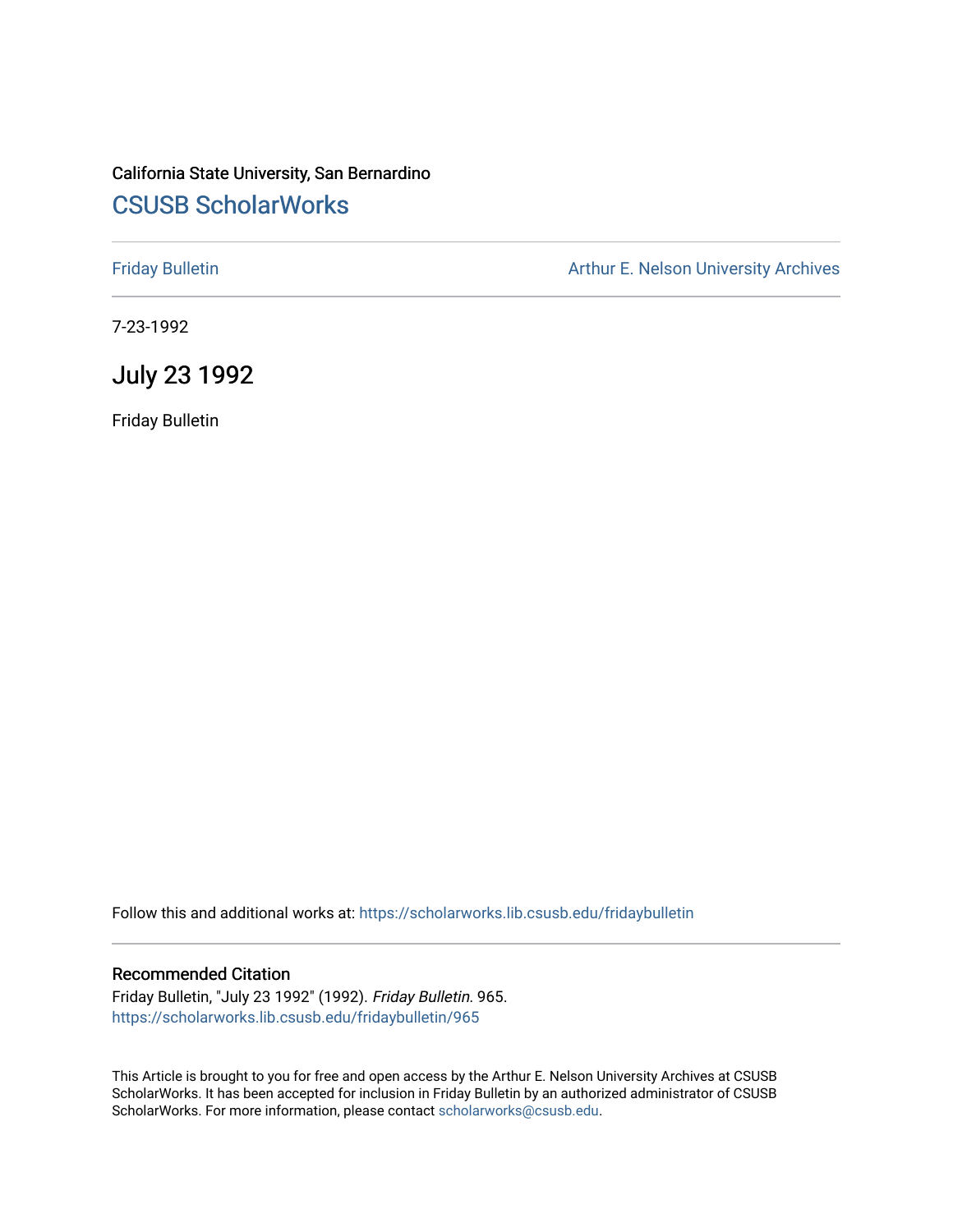# CALIFORNIA STATE UNIVERSITY, SAN BERNARDINO HE **J J JULY 23, 1992**

# **UNIVERSITY RECEIVES**  \$1 MILLION GIFT

## **DIRECTOR OF MAJOR GIFTS APPOINTED**



*Jack H. Brown: Began his career in the supermarket business as a box boy at Berk's Market Spot in his native San Bernardino.* 

The largest personal gift in the university's history was announced by President Anthony Evans at a campus press conference last week. Recognizing a \$1 million pledge from Jack H. Brown, chairman, president and chief executive officer of Stater Bros. Markets, Evans announced CSU Board of Trustees approval to name the new Business and Information Science Building Jack H. Brown Hall.

The future home of the School of Business and Public Administration and the departments of computer science and mathematics, Jack H. Brown Hall is only the second campus facility to bear the name of a university donor.

"The university is deliglited with Mr. Brown's generosity and deeply honored that the School of Business and Information Science Building will carry his name," says Evans. "We're very pleased as well that so many enhancements can be made to the building because of his gift. Jack H. Brown Hall will stand for decades as a tribute to one of the most influential business leaders of our region, and the thousands of students who pass through its doors will have a superb role model in Jack Brown."

A long-time supporter of higher education. Brown's association with the university can be traced to the institution's early years. Brown is one of the founding members of the School of Business and Public Administration's Board of Councillors and has made many contributions to the university.

In the late 1960s, Brown participated in several tree planting ceremonies on campus, and since 1983 has arranged for Cal State to receive more than \$53,000 in scholarship funds from the Western Association of Food Chains. Two years ago. Brown was the inaugural recipient of the Arrowhead Chief Executive Officer Lecture Series Award bestowed annually by the university's School of Business and Public Administration.

Refreshments are sold during the concerts, and concertgoers are encouraged to bring picnic settings. Alcoholic beverages will not be permitted on the concert grounds.

The 1992 Summer Entertainment Series is funded entirely by non-stale monies. Sponsors are: Cal State Associated Students, the Student Union, the Office of Extended Education and Upward Bound. Other sponsors are: NEC Business Communications Systems, the California Arts Council, the National Endowment for the Arts, the CSUSB Summer Housing Program, W.E.B. Corporation and ASCOM Limited.

"For several years, I have been looking for an appropriate way to make a lasting gift that would benefit the Stater Bros. 'Family' of employees, their children, their grandchildren, my hometown of San Bemardino, and the citizens of the Inland Empire," says Brown. "I believe there can never be equality of opportunity in life until there is equality of educational opportunities for all.

"California State University, San Bemardino provides those educational opportunities here in the Inland Empire," Brown adds. "My gift is intended to give everyone who has a dream in life the opportunity to obtain the necessary education to reach their goals in life."

## **MUSIC SERIES ROLLS ALONG WITH ACOUSTIC, JAZZ SHOWS**

The Acousticats, featuring the twin fiddles of Phil Salazar and Charl Ann Gastineau, and jazz vocalist Angela Carole Brown are the guest artists for the next two concerts in the university's Eighth Annual Summer Entertainment Series. Both shows begin at 7 p.m. on the Lower Commons Plaza.

Performing on July 29, The Acousticats will play the music that has become their trademark—seamless and progressive acoustic music. The five-member band was formed two years ago, and Salazar and Gastineau have played together for almost 10 years. The Acousticats' style is rooted in the folk tradition. Members of the group have performed with some of the best in the business, including Emmy Lou Harris, Doc Watson, John McCutcheon and Hot Rize. While with other bands, Acousticats members also have recorded albums on the Flying Fish label. On Aug. 5, The Angela Carole Brown Band will take the stage. Brown has appeared at Caesar's Palace in Las Vegas with Freda Payne, and has been a singer on The Tonight Show. A fixture in the Los Angeles nightclub jazz scene. Brown has appeared in many L.A. theatre and opera productions, as well. Her debut album, "Angela," is recorded on Teichiku Records.



#### **The Acousticats**



*Stephen D. Christensen* 

Stephen D. Christensen, former vice president and senior fund raising consultant for Robert B. Sharp Company, Inc., recently was appointed director of major gifts at CSUSB. In this newly created position,

Christensen's major responsibilities include planning and implementing a campus-wide major gifts program in conjunction with the university's Partnership 2000 effort and establishing a prospect research system. Christensen says his initial efforts will focus on developing a number of capital campaigns for the schools, centering on the solicitation of major contributions and multi-year pledges, endowments and estate planning gifts.

"As a fimd raiser, it's my role to help people realize their goals through philanthropy at CSUSB," says Christensen. "This campus and our Partnership 2000 efforts offer countless opportunities for contributors who want to invest in this campus and play a significant role in ensuring academic excellence as we educate and train the leaders of tomorrow."



*Angela Carole Brown* 

A seasoned fund raising executive, Christensen brings extensive professional experience to his new position. He is the former campaign director for Cal State University, Fullerton and also served as the director of major gifts at the University of Califomia, Irvine. While a vice president with the Robert B. Sharp Company, he raised \$5.4 million to build the campus's Irvine Barclay Theatre. His experience also includes two years as the development director for special projects at Memorial Sloan-Kettering Cancer Center in New York City and four years with the development program for the Boy Scouts of America's Greater New York Councils. A resident of Corona, Christensen earned a B.A. degree in political science ficm Cal State, Fullerton and holds a Certified Fund Raising Executive (CRFE) certificate from the National Society of Fund Raising Executives (NSFRE). He maintains professional affiliations with the American Management Association, Council for the Advancement and Support of Education (CASE) and The Inland Community Chapter of NSFRE. In 1987, he received national recognition from CASE for a new fund raising program known as The Chief Executive Roundtable. Christensen and his wife, Michelle, have three daughters and a fourth baby girl due in September.